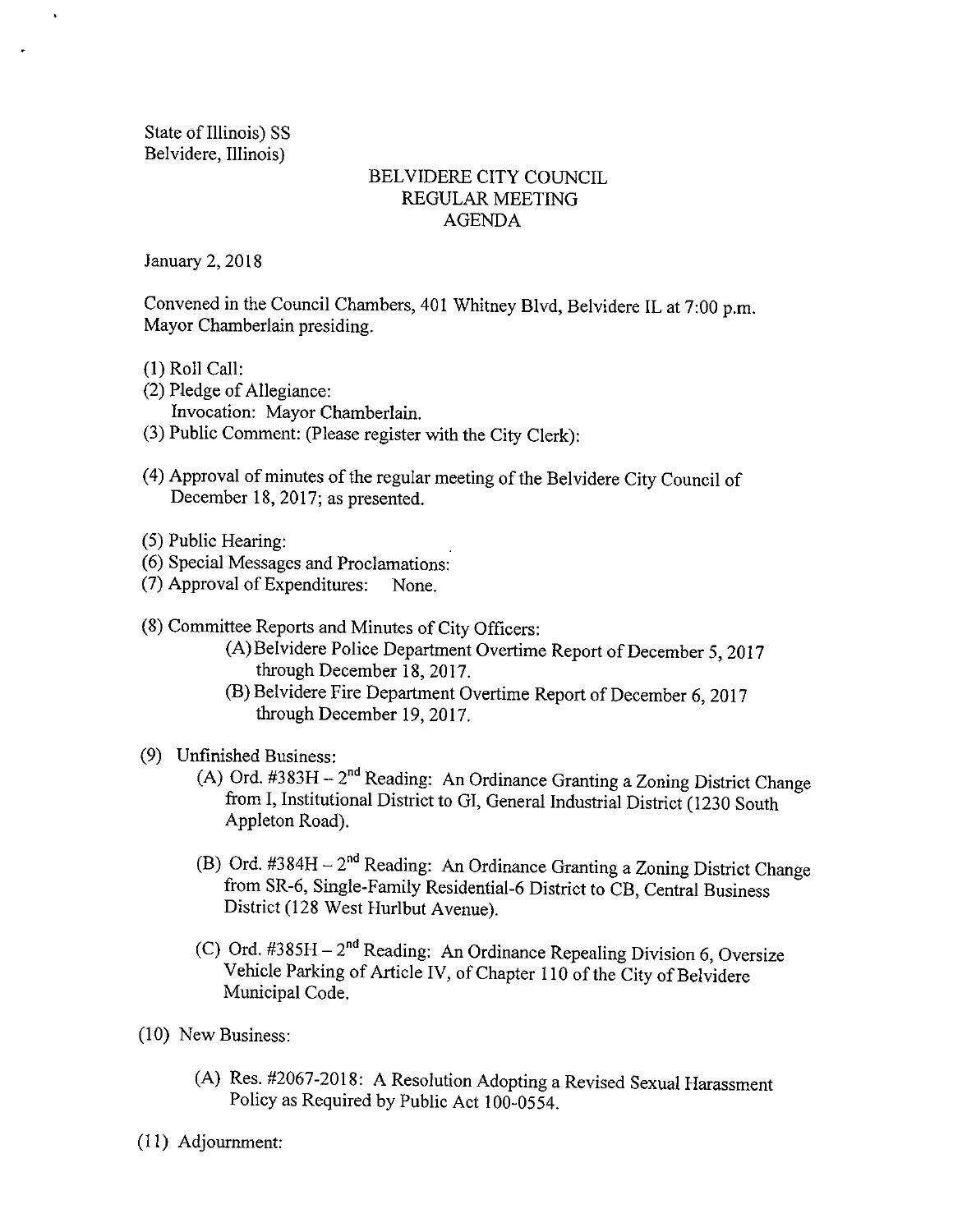State of Illinois SS Belvidere, Illinois

# Belvidere City Council Regular Session **Minutes**

Date: December 18, 2017

Convened in the Belvidere City Council Chambers, 401 Whitney Blvd, Belvidere Illinois at 7 p.m.

Mayor Chamberlain presiding:

1) Roll Call: Present: M. Borowicz, G. Crawford, W. Frank, M. Freeman, T. Porter, T. Ratcliffe, M. Sanderson, D. Snow and C. Stevens. Absent: R. Brooks.

Other staff members in attendance:

Finance Director Becky Tobin, Public Works Director Brent Anderson, Community Development Planner Gina DelRose Fire Chief Hyser, Deputy Chief Wallace, Deputy Chief Woody, City Attorney Drella and City Clerk Arco.

- 2) Pledge of Allegiance: Invocation: Mayor Chamberlain:
- 3) Public Comment:
- 4) Approval of Minutes:
	- A) Approval of minutes of the regular meeting of the Belvidere City Council of December 4, 2017; as presented.

Motion by Ald. Frank,  $2^{nd}$  by Ald. Crawford to approve the minutes of the regular meeting of the Belvidere City Council of December 4, 2017. Roll Call Vote: 8/0/1 in favor. Ayes: Borowicz, Crawford, Frank, Freeman, Porter, Ratcliffe, Snow and Stevens. Nays: None. Abstain: Sanderson. Motion carried.

5) Public Hearing: Proposed Property Tax Levy Increase for City of Belvidere.

Mayor Chamberlain opened the public hearing at 7:02 p.m. and read the publication published in the Belvidere Daily Republican on December 3, 2017. Debbie Bloom, Executive Director of the Ida Public Library spoke on behalf of the library portion of the levy. There being no one else to address the public hearing, it closed at 7:07 p.m.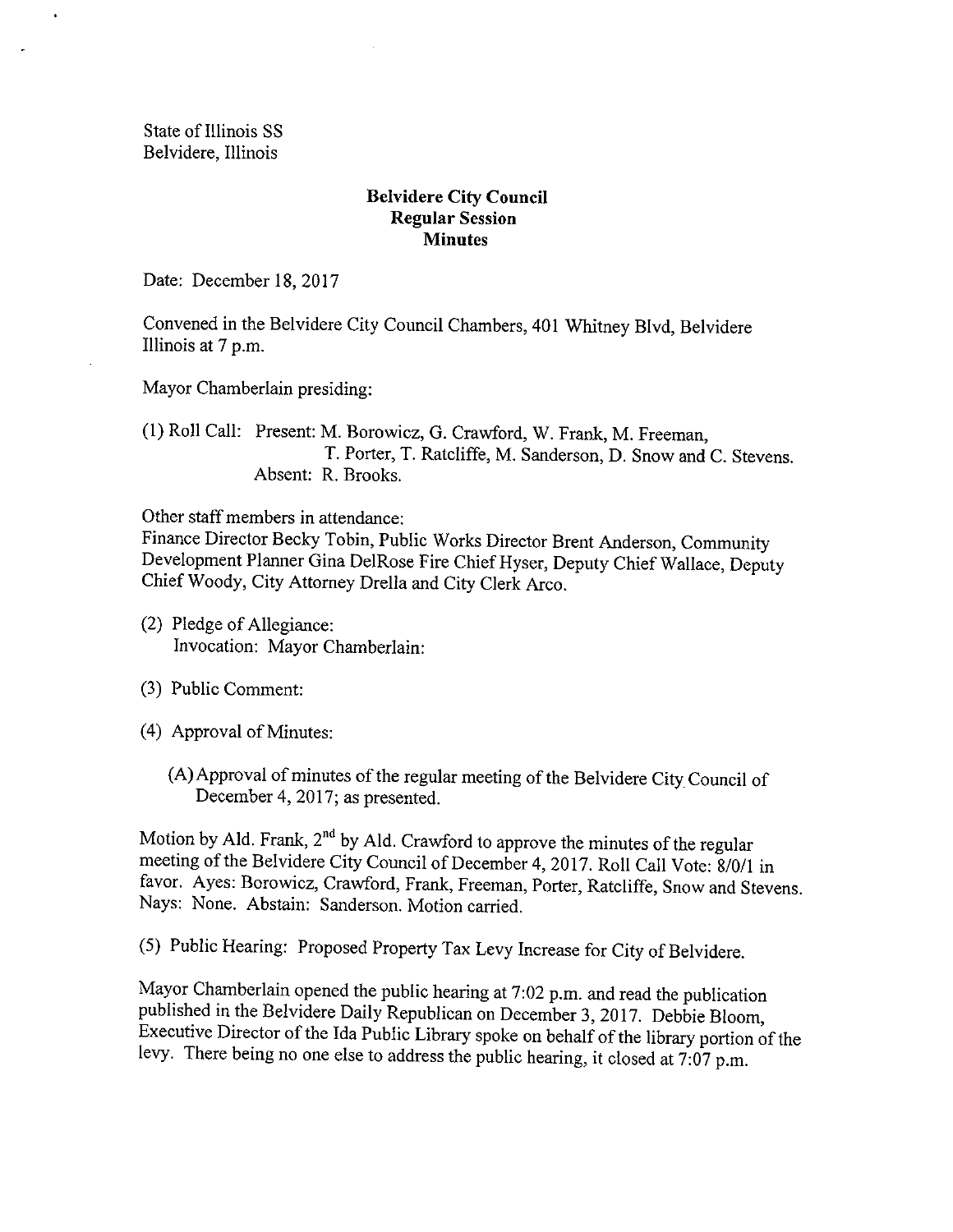6) Special Messages and Proclamations: Mayor Chamberlain thanked the council for decisions made during this calendar year.

(7) Approval of Expenditures: General & Special Fund Expenditures: \$1,653,473.61 Water & Sewer Fund Expenditures: \$453,257.98

Motion by Ald. Borowicz, 2<sup>nd</sup> by Ald. Ratcliffe to approve the General & Special Fund Expenditures in the amount of \$1,653,473.61. Roll Call Vote: 9/0 in favor. Ayes: Crawford, Frank, Freeman, Porter, Ratcliffe, Sanderson, Snow, Stevens and Borowicz. Nays: None. Motion carried.

Motion by Ald. Frank, 2<sup>nd</sup> by Ald. Crawford to approve the Water & Sewer Fund Expenditures in the amount of \$453, 257. 98. Roll Call Vote: 9/0 in favor. Ayes: Frank, Freeman, Porter, Ratcliffe, Sanderson, Snow, Stevens, Borowicz and Crawford. Nays: None. Motion carried.

- 8) Committee Reports & Minutes of City Officers:
	- A) Belvidere Police Department Overtime Report of November 212017 through December 5, 2017.
	- B) Belvidere Fire Department Overtime Reports of November 22, 2017 through December 5, 2017 and December 1, 2017.
	- C) Monthly Building Department Revenues for November 2017.
	- D) Minutes of Planning and Zoning Commission of December 12, 2017.
	- E) Monthly Treasurer' <sup>s</sup> Report for November 2017.
	- F) Monthly General Fund Report for November 2017.
	- (G) Monthly Water/Sewer Report for November 2017.

Let the record show these reports and minutes were placed on file.

H) Minutes of Committee of the Whole— Building, Planning and Zoning and Public Works of December 11, 2017.

Motion by Ald. Crawford,  $2^{nd}$  by Ald. Borowicz to approve the minutes of Committee of the Whole— Building, Planning and Zoning and Public Works of December 11, 2017. Roll Call Vote: 9/0 in favor. Ayes: Freeman, Porter, Ratcliffe, Sanderson, Snow, Stevens, Borowicz, Crawford and Frank. Nays: None. Motion carried.

- 9) Unfinished Business:
	- A) Ord. #379 $H 2<sup>nd</sup>$  Reading: An Ordinance Levying Taxes for all Corporate Purposes for the City of Belvidere, Boone County, Illinois for the fiscal year beginning May 1, 2017 and ending April 30, 2018.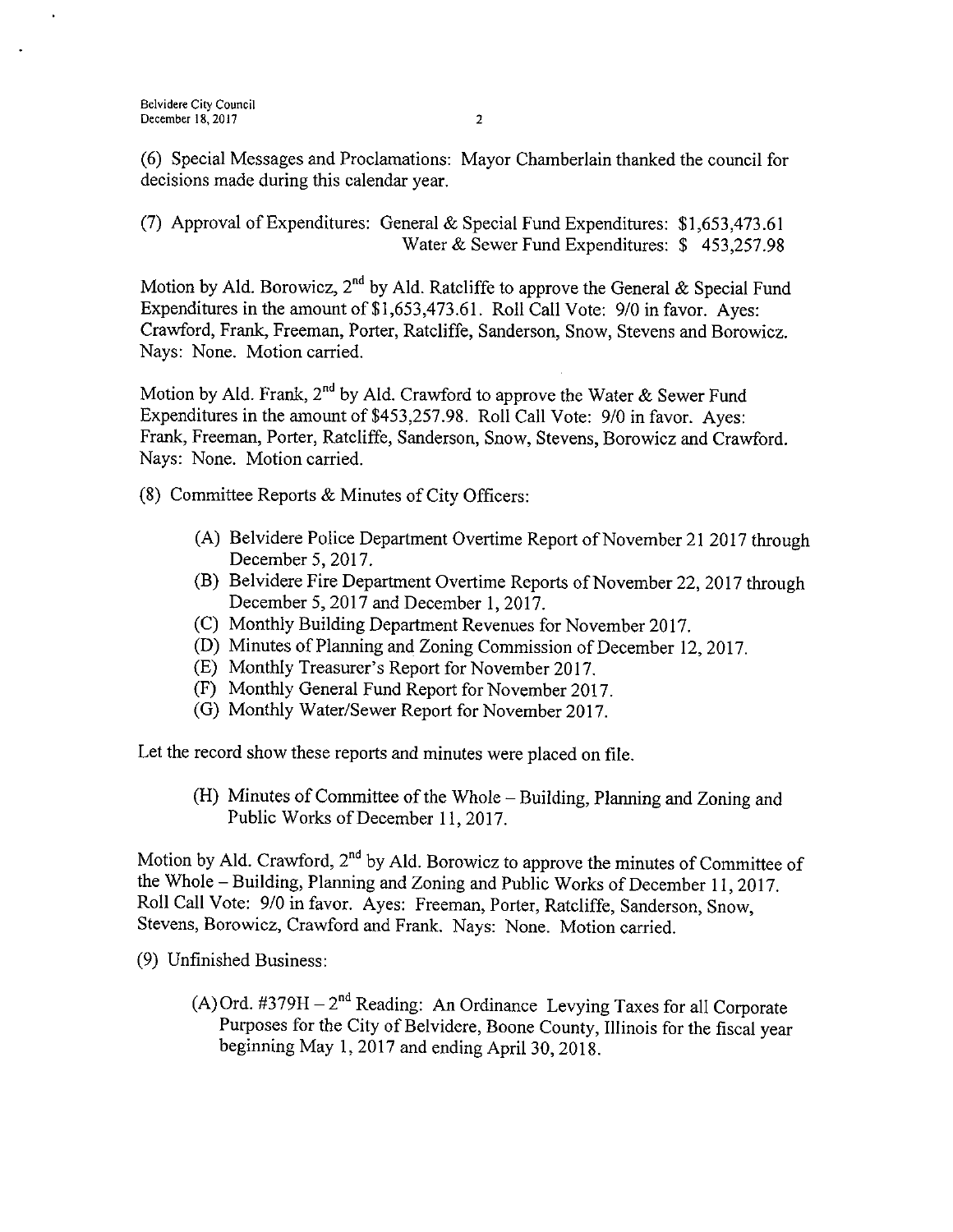Motion by Ald. Crawford, 2<sup>nd</sup> by Ald. Borowicz to pass Ord. #379H. Roll Call Vote: 8/1 in favor. Ayes: Porter, Ratcliffe, Sanderson, Snow, Borowicz, Crawford, Frank and Freeman. Nays: Stevens. Motion carried.

B) Ord.  $\#380H - 2^{nd}$  Reading: An Ordinance making a levy and providing for a Special Service Area 42 Tax in the City of Belvidere, Boone County, Illinois for the fiscal year beginning May 1, 2017 and ending April 30, 2018.

Motion by Ald. Crawford, 2<sup>nd</sup> by Ald. Porter to pass Ord. #380H. Roll Call Vote: 9/0 in favor. Ayes: Ratcliffe, Sanderson, Snow, Stevens, Borowicz, Crawford, Frank, Freeman and Porter. Nays: None. Motion carried.

C) Ord.  $\#381H - 2^{nd}$  Reading: An Ordinance making a levy and providing for a Special Service Area #3 Tax in the City of Belvidere, Boone County, Illinois for the fiscal year beginning May 1, 2017 and ending April 30, 2018.

Motion by Ald. Sanderson, 2<sup>nd</sup> by Ald. Crawford to pass Ord. #381H. Roll Call Vote 9/0 in favor. Ayes: Sanderson, Snow, Stevens, Borowicz, Crawford, Frank, Freeman, Porter and Ratcliffe. Nays: None. Motion carried.

(D) Ord. #382H  $-2^{nd}$  Reading: An Ordinance Authorizing the Purchase of New Equipment from Axon Enterprises Inc.

Motion by Ald. Frank, 2<sup>nd</sup> by Ald. Porter to pass Ord. #382H. Roll Call Vote: 9/0 in favor. Ayes: Snow, Stevens, Borowicz, Crawford, Frank, Freeman, Porter, Ratcliffe and Sanderson. Nays: None. Motion carried.

10) New Business:

- A) Ord.  $\#383H 1$ <sup>st</sup> Reading: An Ordinance Granting a Zoning District Change from I, Institutional District to GI, General Industrial District ( 1230 South Appleton Road).
- $(B)$  Ord. #384H 1<sup>st</sup> Reading: An Ordinance Granting a Zoning District Change from SR-6, Single-Family Residential-6 District to CB, Central Business District (128 West Hurlbut Avenue).
- C) Ord.  $\#385H 1^{\text{st}}$  Reading: An Ordinance Repealing Division 6, Oversize Vehicle Parking of Article IV, of Chapter 110 of the City of Belvidere Municipal Code.

Let the record show Ordinances #383H, #384H and #385H were placed on file for first reading.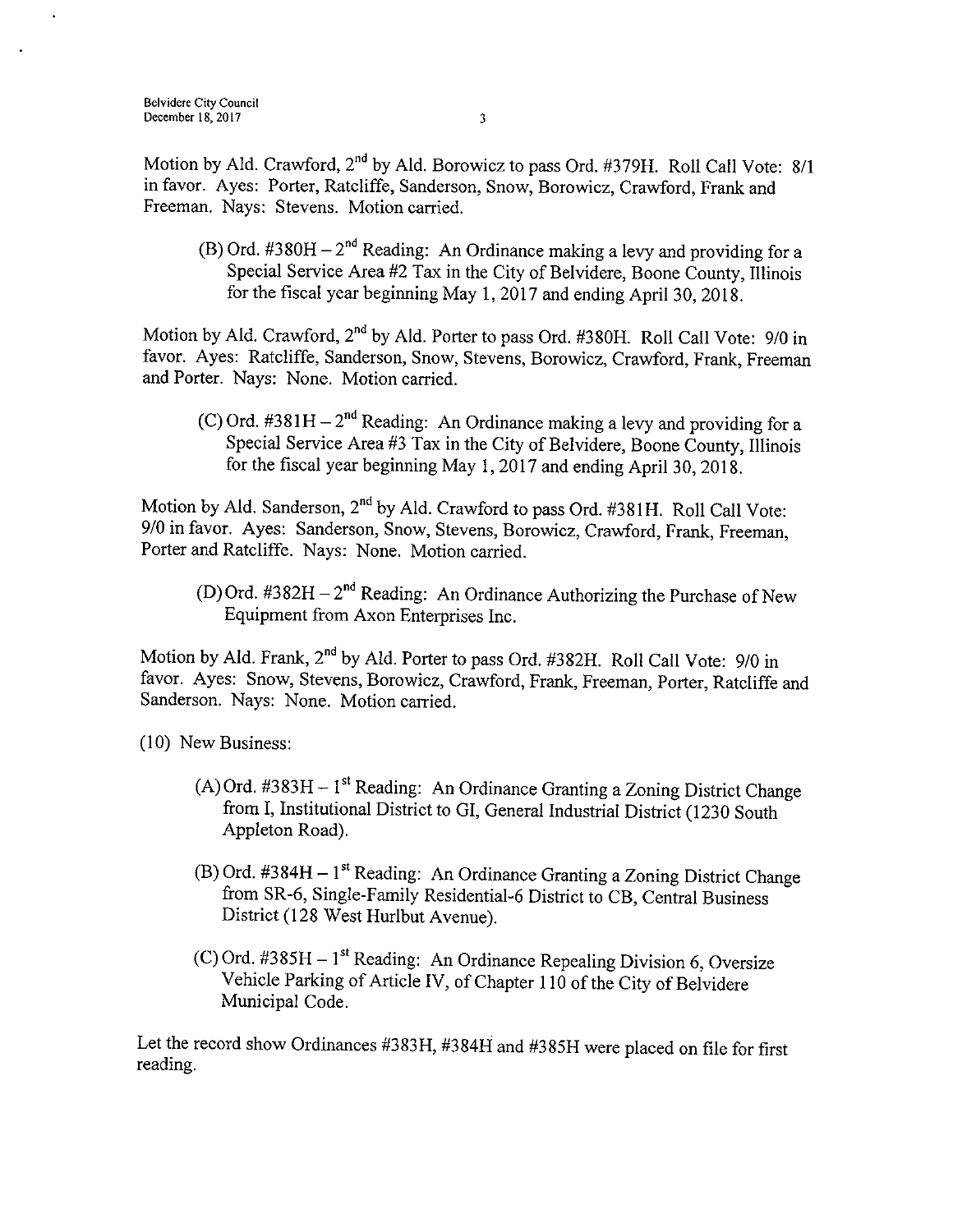- $(A)$  Motion to approve the low bid from Engel Electric in the amount of \$216,323 to furnish and install a generator at Well #8. The cost of this work will be paid for from the Water Depreciation Account. Roll Call Vote: 9/0 in favor. Ayes: Stevens, Borowicz, Crawford, Frank, Freeman, Porter, Ratcliffe, Sanderson and Snow. Nays: None. Motion carried.
- B) Motion to approve the proposal from Suburban Laboratories, in the amount of 10, 080 for the UCMR4 annual sampling. This work will be paid for from line item # 61- 5- 810- 6812 Lab Expense. Roll Call Vote: 9/0 in favor. Ayes: Borowicz, Crawford, Frank, Freeman, Porter, Ratcliffe, Sanderson, Snow and Stevens. Nays: None. Motion carried.
- C) Motion to approve the low bid from Landscape Material & Firewood Sales, Inc. in the amount of \$9,000 for grinding of the city's branch pile. This work will be paid for from line item #01-5-310-6826. Roll Call Vote: 9/0 in favor. Ayes: Crawford, Frank, Freeman, Porter, Ratcliffe, Sanderson, Snow, Stevens and Borowicz. Nays: None. Motion carried.
- D) Motion to approve the tax levy request from Belvidere Police Pension Fund 2017. Roll Call Vote: 9/0 in favor. Ayes: Frank, Freeman, Porter, Ratcliffe, Sanderson, Snow, Stevens, Borowicz and Crawford. Nays: None. Motion carried.
- E) Motion to approve the tax levy request from the Belvidere Fire Pension Fund 2017. Roll Call Vote: 9/0 in favor. Ayes: Freeman, Porter, Ratcliffe, Sanderson, Snow, Stevens, Borowicz, Crawford and Frank. Nays: None. Motion carried.

11) Adjournment:

Motion by Ald. Sanderson,  $2^{nd}$  by Ald. Crawford to adjourn the meeting at 7:29 p.m. Aye voice vote carried. Motion carried.

Mayor

Attest: City Clerk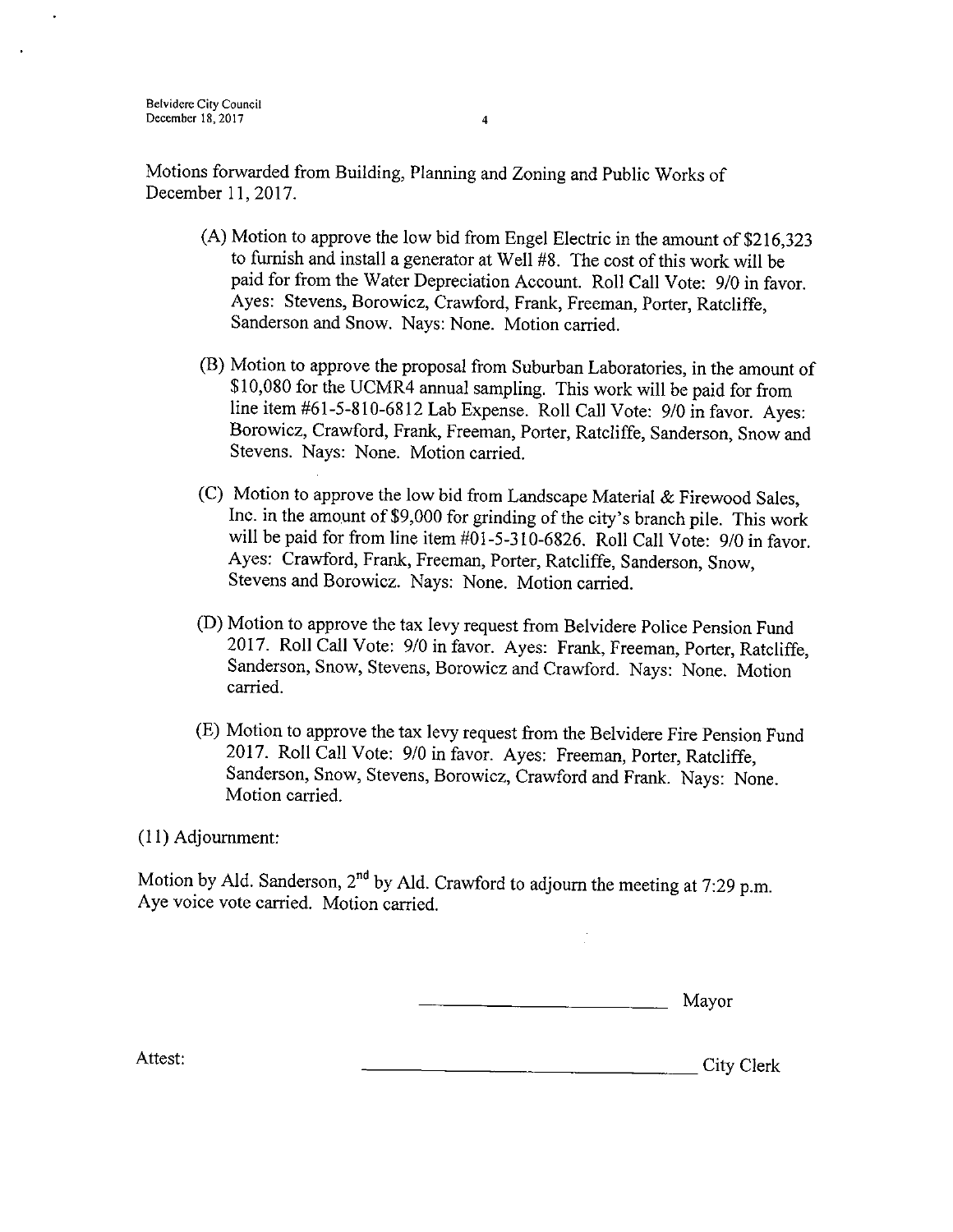# Belvidere Police Department Payroll Report

Dept: 1790 12/ 19/2017

For Overtime Incurred between 12/5/17 and 12/18/17

| <b>Last Name:</b> | Employee ID: | <b>Total Hours:</b> | <b>Total Overtime Pay:</b> |
|-------------------|--------------|---------------------|----------------------------|
| <b>Ball</b>       | 00739        | 11.5                | \$627.90                   |
| <b>Bell</b>       | 00813        | 9.5                 | \$518.70                   |
| <b>Bird</b>       | 00793        | 9                   | \$491.40                   |
| Blankenship       | 00729        | 9                   | \$491.40                   |
| Dammon            | 00657        | 4                   | \$244.62                   |
| <b>Danielak</b>   | 00996        | 1                   | \$35.94                    |
| Delavan           | 00848        | $\overline{2}$      | \$101.19                   |
| Derry             | 00816        | 16.75               | \$914.55                   |
| Garcia            | 00988        | 1.5                 | \$60.23                    |
| Jones             | 00772        | 4                   | \$218.40                   |
| Kaplan            | 00858        | 3.5                 | \$177.08                   |
| King              | 00868        | 8                   | \$404.76                   |
| Korn              | 00989        | 6.5                 | \$261.01                   |
| <b>Koziowski</b>  | 00846        | 18                  | \$910.71                   |
| Lane              | 00949        | 4                   | \$165.00                   |
| Parker, B         | 00686        | 25.5                | \$1,392.30                 |
| Poinow            | 00886        | 12                  | \$607.14                   |
| Reese             | 00979        | $\overline{4}$      | \$160.62                   |
| Smaha             | 00659        | 4.5                 | \$275.20                   |
| <b>Wilgus</b>     | 00783        | $\overline{2}$      | \$109.20                   |
| Zapf              | 00934        | 6                   | \$267.66                   |
| Totals:           |              | 162.25              | \$8,435.01<br>╱            |

7

Shane Woody Deputy Chief of Police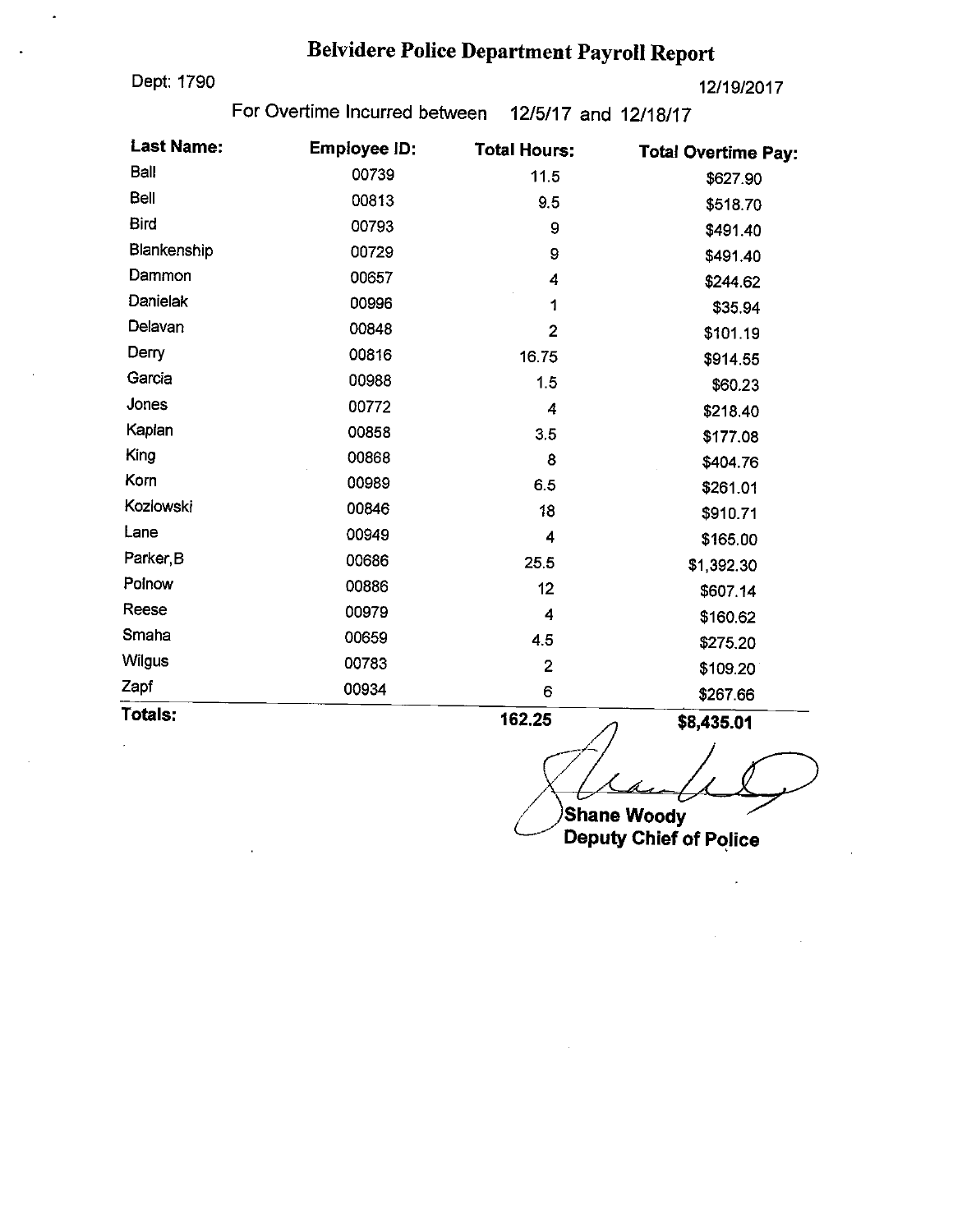#### BELVIDERE FIRE DEPT

#### Overtime Report

# Date Between {12/06/2017} And {12/19/2017}

| Date  | Time                       | Incident                     | Pay Type Activity Type      | Hours Wkd | Hrs Paid | Pay             |
|-------|----------------------------|------------------------------|-----------------------------|-----------|----------|-----------------|
| 00866 | Beck, Mark E               |                              |                             |           |          |                 |
|       | 12/16/2017 08:00           | ОT                           | CPRI C.P.R. Instruction     | 2.00      | 2.00     | 75.64           |
|       | 12/18/2017 07:00           | OT.                          | IN Inspection Bureau        | 6.50      | 6.50     | 245.83          |
|       |                            |                              | Staff Member Totals:        | 8.50      | 8.50     | 321.47          |
| 00754 | Burdick, David J           |                              |                             |           |          |                 |
|       | 12/07/2017 10:00           | OТ                           | TRE EMS Training            | 2.00      | 2.00     | 87.42           |
|       | 12/19/2017 07:00           | ΟT                           | MEE EMS Meeting             | 1.50      | 1.50     | 65.56           |
|       | 12/19/2017 08:30           | OТ                           | SPE EMS Drug Exchange or    | 1.00      | 1,00     | 43.71           |
|       | 12/19/2017 09:30           | ОT                           | SPE EMS Drug Exchange or    | 1.50      | 1.50     | 65.56           |
|       |                            |                              | Staff Member Totals:        | 6.00      | 6.00     | 262.26          |
|       | 00966 Ellwanger, Adam A    |                              |                             |           |          |                 |
|       | 12/07/2017 07:00           | OТ                           | CRO Shift Carry Over        | 0.25      | 0.25     | 7.29            |
|       | 12/07/2017 07:30           | ОT                           | TREP Initial Paramedic      | 10.50     | 2.50     | 72.90           |
|       | 12/13/2017 07:30           | ОT                           | TREP Initial Paramedic      | 11.25     | 11.25    | 328.05          |
|       | 12/19/2017 07:30           | OT.                          | TREP Initial Paramedic      | 10.50     | 2.50     | 72.90           |
|       |                            |                              | Staff Member Totals:        | 32.50     | 16.50    | 481.14          |
|       | 00640 Harbison, Brian A    |                              |                             |           |          |                 |
|       | 12/13/2017 19:00           | OT.                          | MEM Mabas Div. 8 Meeting    | 2.00      | 2.00     | 91.22           |
|       |                            |                              | Staff Member Totals:        | 2.00      | 2.00     | 91.22           |
|       |                            | 00971 Heiser, Bradley Donald |                             |           |          |                 |
|       | 12/13/2017 18:00           | OТ                           | TRTM TEMS Training          | 3.00      | 3.00     | 87.48           |
|       |                            |                              | Staff Member Totals:        | 3.00      | 3.00     | 87.48           |
|       | 00981 Herman, Ronald David |                              |                             |           |          |                 |
|       | 12/07/2017 07:00           | OT                           |                             |           |          |                 |
|       |                            |                              | SCS Shift Coverage for Sick | 24.00     | 24.00    | 668.64          |
|       |                            |                              | Staff Member Totals:        | 24.00     | 24.00    | 668.64          |
|       | 00755 Oates, Joshua A      |                              |                             |           |          |                 |
|       | 12/09/2017 07:00           | ОT                           | TRTM TEMS Training          | 5.00      | 5.00     | 188.15          |
|       |                            |                              | Staff Member Totals:        | 5.00      | 5.00     | 188.15          |
| 00958 | Pavlatos, Gregory R        |                              |                             |           |          |                 |
|       | 12/09/2017 07:00           | ОT                           | TRTM TEMS Training          | 5.00      | 5.00     |                 |
|       | 12/13/2017 18:00           | ОT                           | TRTM TEMS Training          | 3.00      | 3.00     | 156.35          |
|       | 12/19/2017 07:00           | ОT                           | SCS Shift Coverage for Sick | 10.00     | 10.00    | 93.81<br>312.70 |
|       |                            |                              | Staff Member Totals:        | 18.00     | 18.00    | 562.86          |
|       | 00759 Rotolo, Charles A    |                              |                             |           |          |                 |
|       | 12/10/2017 07:00           | OТ                           | SCS Shift Coverage for Sick |           |          |                 |
|       |                            |                              |                             | 24.00     | 24.00    | 898.80          |
| 00852 | Schadle, Shawn W           |                              | Staff Member Totals:        | 24.00     | 24.00    | 898.80          |
|       | 12/12/2017 09:30           |                              |                             |           |          |                 |
|       | 12/17/2017 07:00           | OТ                           | ADD Administrative Duties   | 3.75      | 3.75     | 163.91          |
|       | 12/18/2017 16:00           | $\overline{C}$               | SCS Shift Coverage for Sick | 24.00     | 24.00    | 1049.04         |
|       |                            | OТ                           | ADD Administrative Duties   | 2.00      | 2.00     | 87.42           |

12/ 20/ 2017 09: 58

 $\sim$ 

 $\langle \cdot \rangle$ 

Page I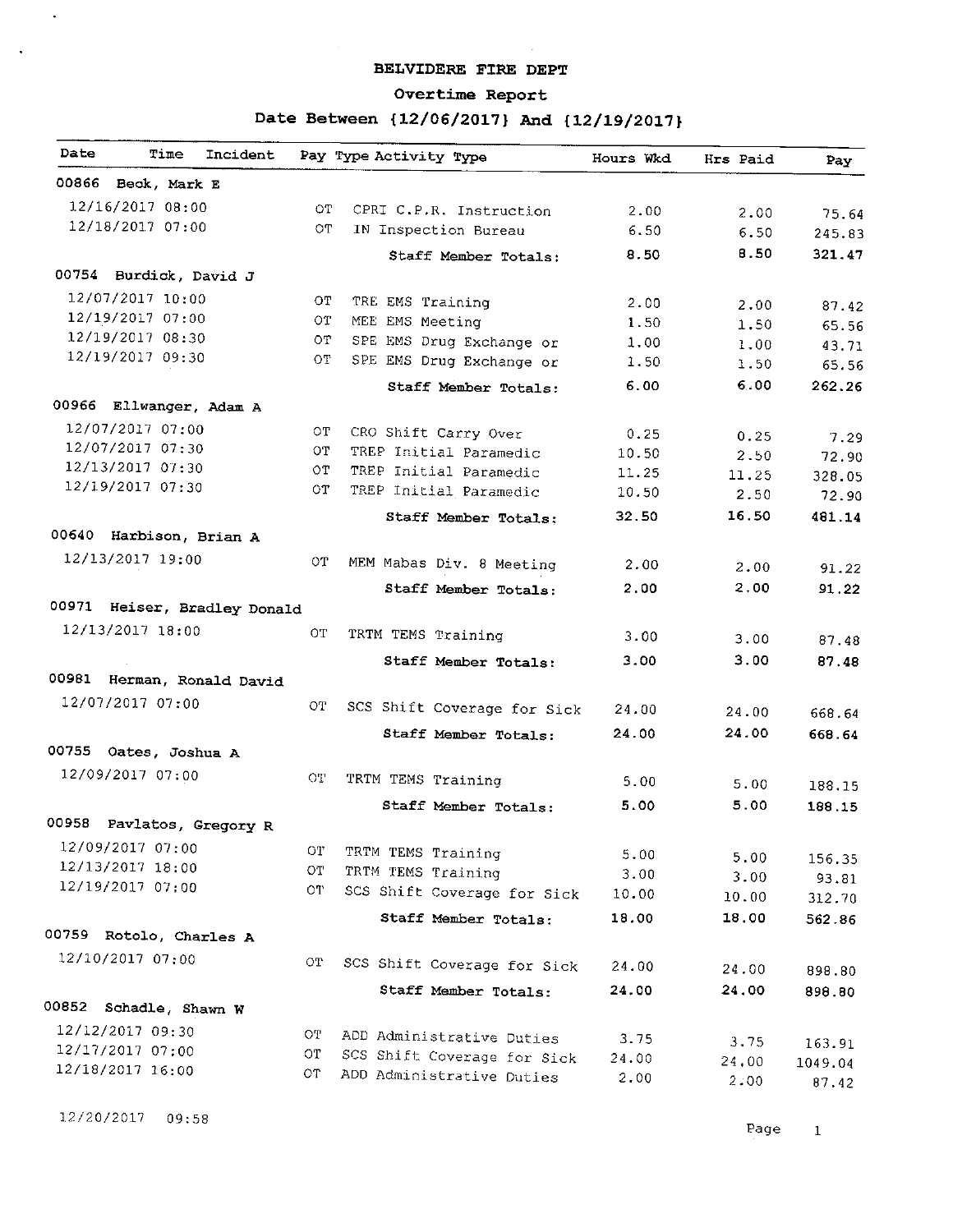## BELVIDERE FIRE DEPT

#### Overtime Report

# Date Between {12/06/2017} And {12/19/2017}

| Date             | Time                  | Incident |     | Pay Type Activity Type                          | Hours Wkd | Hrs Paid | Pay      |
|------------------|-----------------------|----------|-----|-------------------------------------------------|-----------|----------|----------|
| 00852            | Schadle, Shawn W      |          |     |                                                 |           |          |          |
|                  |                       |          |     | Staff Member Totals:                            | 29.75     | 29.75    | 1300.37  |
| 00781            | Swanson, Jason A      |          |     |                                                 |           |          |          |
|                  | 12/19/2017 07:00      |          | ОT  | SCS Shift Coverage for Sick                     | 2.00      | 2.00     | 75.64    |
|                  |                       |          |     | Staff Member Totals:                            | 2.00      | 2.00     | 75.64    |
| 00969            | Tangye, Travis N      |          |     |                                                 |           |          |          |
|                  | 12/08/2017 07:00      |          | OT. | IN Inspection Bureau                            | 2,00      | 2.00     | 58.32    |
|                  | 12/18/2017 07:00      |          | OT. | IN Inspection Bureau                            | 6.50      | 6.50     | 189.54   |
|                  |                       |          |     | Staff Member Totals:                            | 8.50      | 8.50     | 247.86   |
|                  | 00556 Wilcox, Craig A |          |     |                                                 |           |          |          |
| 12/15/2017 09:30 |                       |          | ОT  | INR Reimbursable Plan                           | 5.50      | 5.50     | 240.40   |
|                  |                       |          |     | Staff Member Totals:                            | 5.50      | 5.50     | 240.40   |
|                  |                       |          |     | All Staff Member Totals: 168.75                 |           | 152.75   | 5,426.29 |
|                  |                       |          |     | Types: F=Fire, M=EMS/Medical, R=Rescue, O=Other |           |          |          |

 $\mathcal{A}$ 

 $\bar{\mathbf{r}}$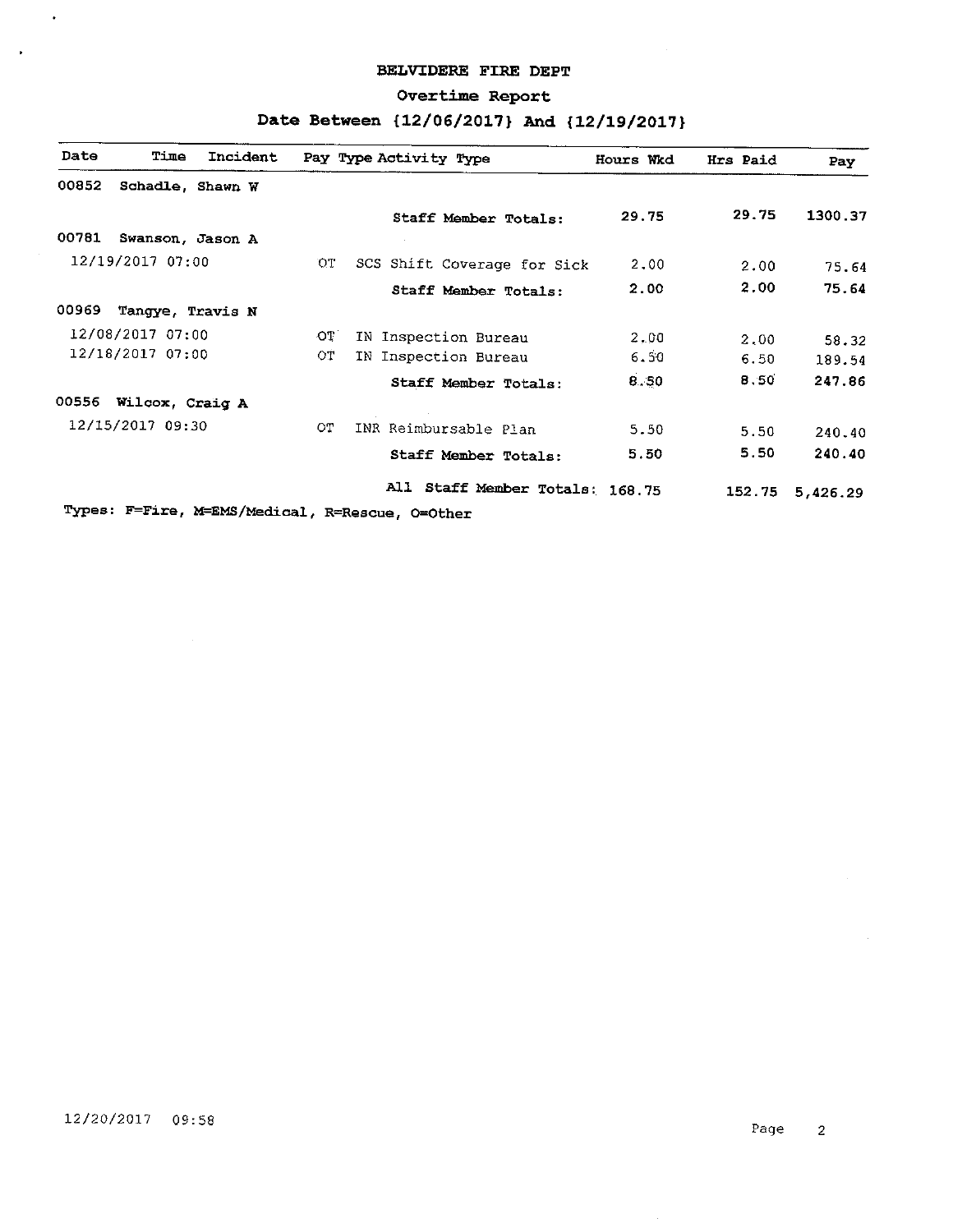# MEMO

To: Mayor and City Council

From: Mike Drella

Date: 12/27/2017

Re: Public Act 100-0554

The General Assembly recently enacted Public Act 100-0554 requiring all units of local government to adopt <sup>a</sup> sexual harassment policy that complies with the Act. Of course, the City has maintained such <sup>a</sup> policy in its personnel manual for more than a decade. However, that policy does not reference certain other statutes as now required by the Act.

Attached is <sup>a</sup> resolution adopting <sup>a</sup> new sexual harassment policy that meets the basics of the Act. It is based on <sup>a</sup> model policy prepared by the IML. In the future, I may suggest tweaking the policy to specify more specific consequences for engaging in harassment. However, the Act requires the City to adopt <sup>a</sup> policy within sixty days of its adoption which is January 15, 2018. While there does not appear to be <sup>a</sup> consequence if that date is missed, it is wise to adopt the policy expeditiously.

The proposed resolution and policy are independent of the Personnel Policy because that policy does not currently apply to employees who are covered by <sup>a</sup> collective bargaining agreement. The Act specifically requires it to apply to all employees.

RECOMMENDATION: Adopt Resolution #2067-2018 creating a new sexual harassment policy for the City of Belvidere.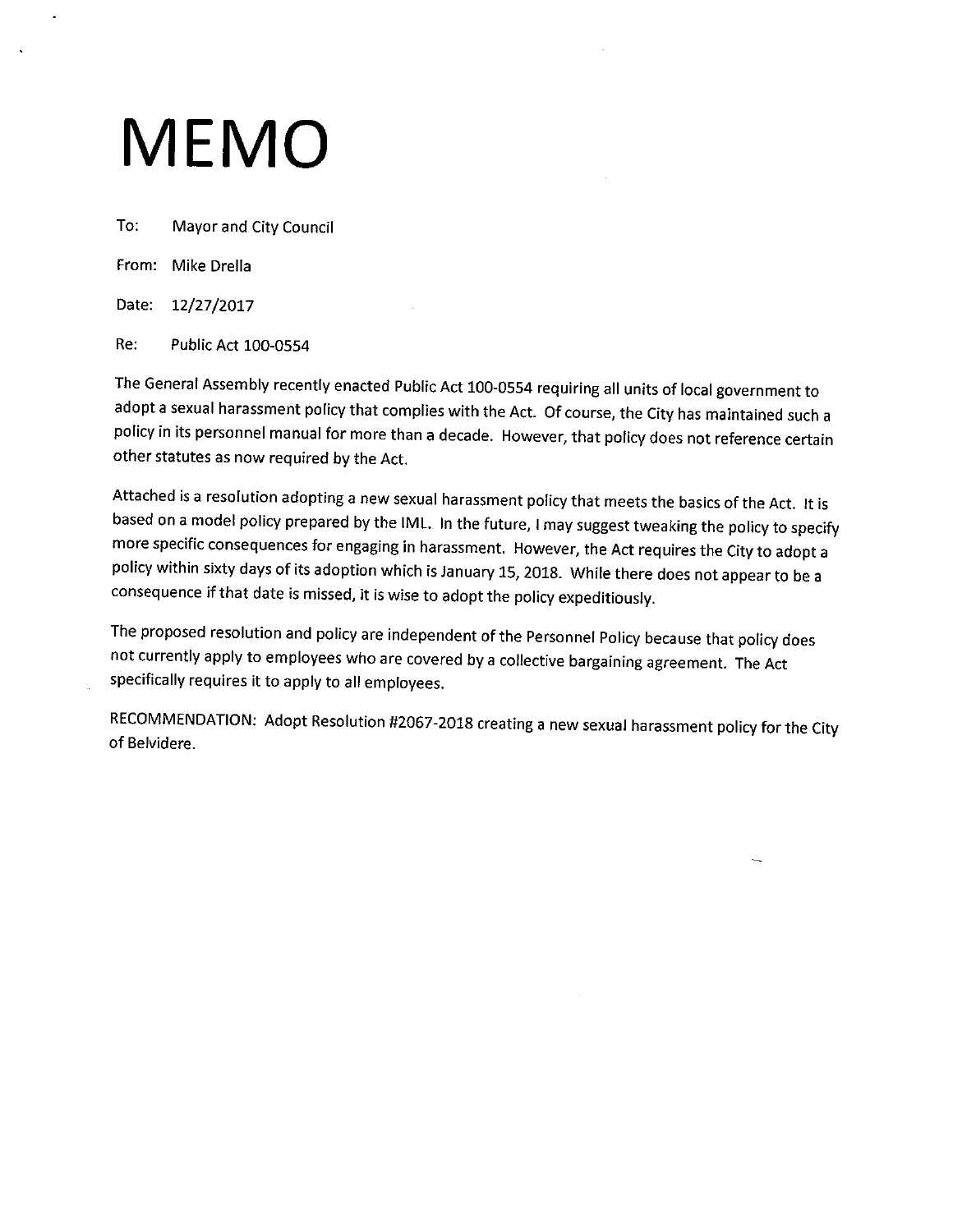# RESOLUTION# 2067-2018: A RESOLUTION ADOPTING A REVISED SEXUAL HARASSMENT POLICY AS REQUIRED BY PUBLIC ACT 100-0554.

IT IS THEREFORE RESOLVED, by the Mayor and City Council of the City of Belvidere as follows:

- 1) The Corporate Authorities adopt the Sexual Harassment Policy attached hereto and incorporated herein as Exhibit A which shall apply to all officials and employees of the City of Belvidere.
- 2) Section <sup>19</sup> of the City of Belvidere Personnel Manual adopted January 21, 2003, ( and as amended) is repealed.

Approved:

Mayor

Attest:

City Clerk

Ayes: Nays: Absent: Date Approved:

Z:\ Draft Ordinances\ Asavar. Resolution.doc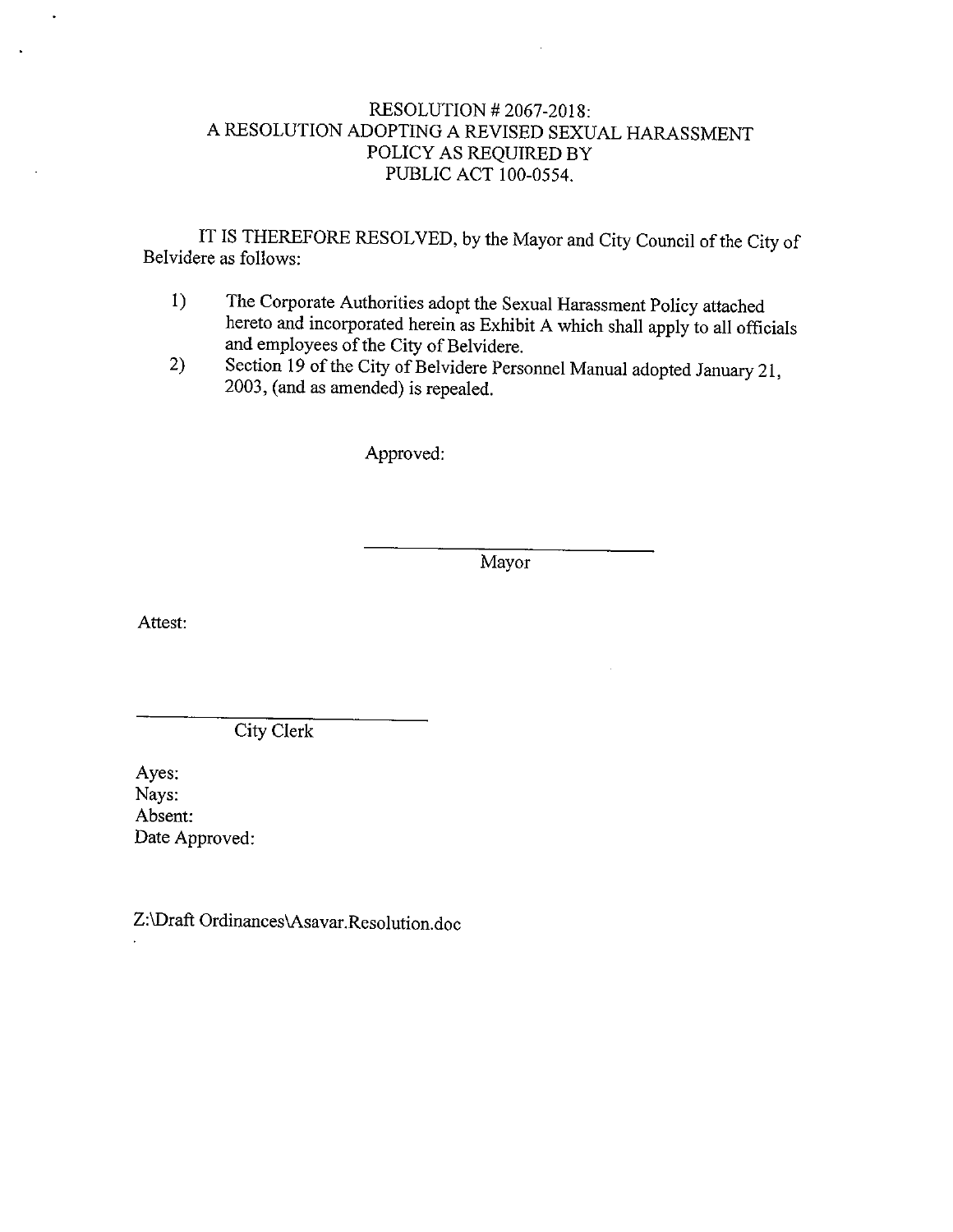### EXHIBIT A NO HARASSMENT POLICY

 $\mathcal{L}(\mathcal{A})$  and  $\mathcal{L}(\mathcal{A})$  are  $\mathcal{L}(\mathcal{A})$  . Then

#### I. General

It is unlawful to engage in sexual harassment as defined below. All persons have a right to work<br>in an environment free from sexual harassment. Sexual harassment of any person by any in an environment free from sexual harassment. Sexual harassment of any person by any municipal official, agent, employee, agency or office on the basis of sex or gender is prohibited regardless of any employment relationship or lack thereof. An employer who violates this Article<br>shall be disciplined up to and including termination. All investigations and discipline shall comply with relevant state statutes and collective bargaining agreements. This Article shall apply to all with relevant state statutes and collective bargaining agreements. This Article shall apply to all<br>officials and apply to a state City research as still in the state of the state of the state of a state of the officials and employees of the City regardless of their status under a relevant collective bargaining agreement.

## II. Definition of Sexual Harassment

- a) Sexual harassment is a form of discrimination under Title VII of the U. S. Civil Rights Act of 1964, as amended. According to the Illinois Human Rights Act, sexual harassment is defined as: Any unwelcome sexual advances or requests for sexual favors or any conduct of a sexual nature when:
	- 1) Submission to such conduct is made either explicitly or implicitly <sup>a</sup> term or condition of an individual's employment,
	- 2) Submission to or rejection of such conduct by an individual is used as the basis for employment decisions affecting such individual, or
	- 3) Such conduct has the purpose or effect of substantially interfering with an individual's work performance or creating an intimidating, hostile, or offensive working environment.
	- b) Conduct which may constitute sexual harassment includes:
		- 1) Verbal —sexual innuendoes, suggestive comments, insults, humor and jokes about sex, anatomy or gender-specific traits, sexual propositions, threats, repeated requests for dates, or statements of a sexual nature about other employees who are not present.
		- 2) Non- Verbal suggestive or insulting sounds, whistling, leering, obscene gestures, sexually suggestive bodily gestures, " catcalls", " smacking" or kissing" noises.
		- 3) Visual posters, signs, pin- ups or slogans of <sup>a</sup> sexual nature.
		- 4) Physical— touching, unwelcome hugging or kissing, pinching, brushing the body, coerced sexual intercourse, or actual assault.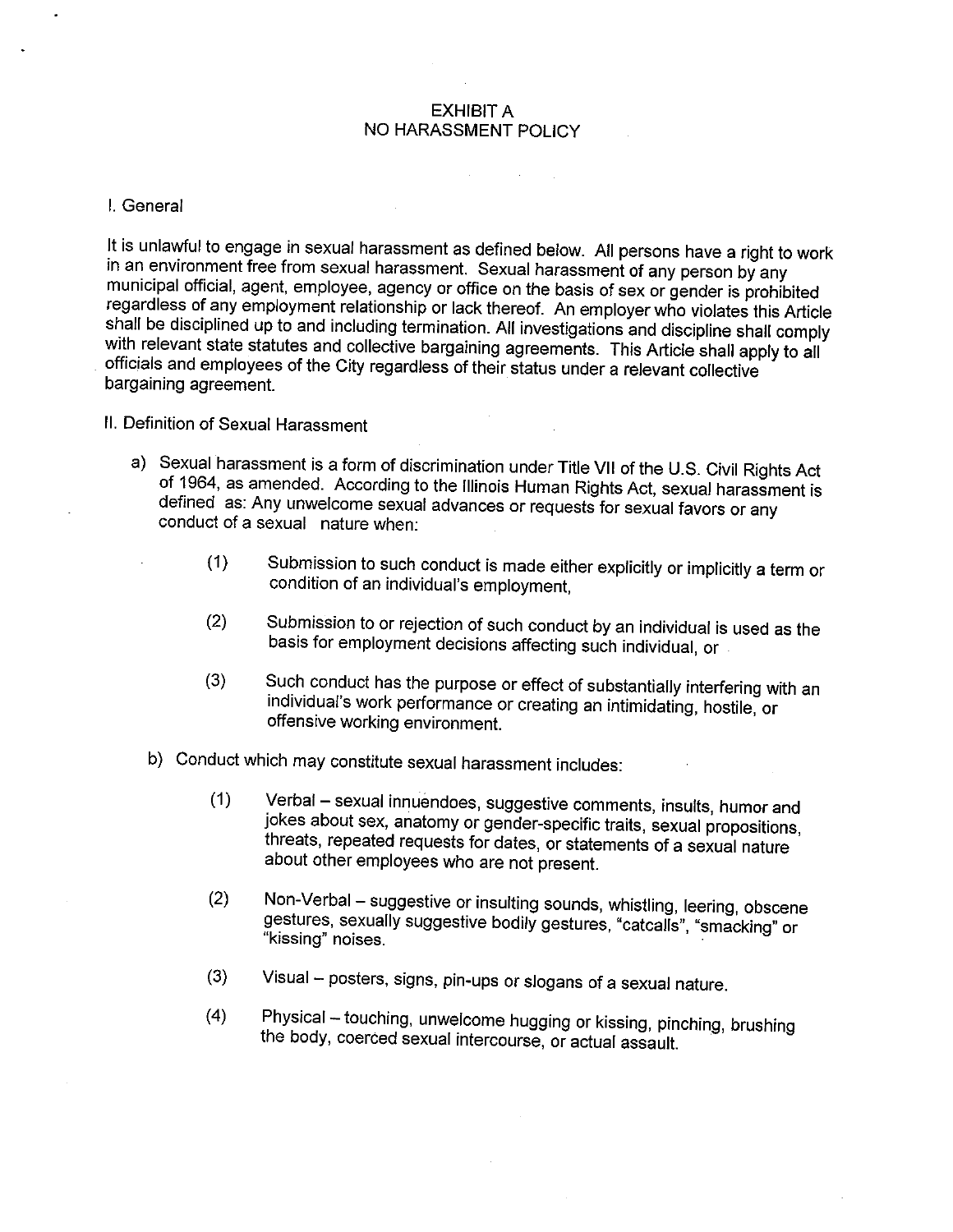- 5) Textual/ Electronic: " sexting" ( electronically sending messages with sexual content, including pictures and video), the use of sexually explicit language, harassment, cyber stalking and threats via all forms of electronic communication (e-mail, text/picture/video messages, intranet/on-line postings, blogs, instant messages and social network websites like Facebook and Twitter).
- c) The most severe and overt forms of sexual harassment are easier to determine. On the other end of the spectrum, some sexual harassment is more subtle and depends to some extent on individual perception and interpretation. Sexual harassment is assessed and determined by a standard of what would offend a 'reasonable person".

#### III. Responsibility of Employees

- a) Each individual employee has the responsibility to refrain from Sexual Harassment, or any harassment.
- b) An individual employee who sexually harasses a fellow worker is, of course, liable for his or her individual conduct. The harassing employee will be subject to disciplinary action up to and including discharge in accordance with City policy or a relevant collective bargaining agreement, as appropriate.
- IV. Responsibility of Supervisory Personnel
	- a) Each supervisor is responsible for maintaining a workplace free of sexual harassment. This is accomplished by promoting a professional environment and by dealing immediately with sexual harassment as with all other forms of employee misconduct.
	- b) Supervisors shall act quickly and responsibly to investigate reports of sexual harassment, report it, end it, implement appropriate disciplinary action, and observe strict confidentiality upon any complaint of sexual harassment. This also applies to cases in which an employee tells the supervisor about behavior considered sexual harassment but does not want to make a formal complaint. Investigations of employees subject to the jurisdiction of the Board of Fire & Police Commission shall comply with all relevant statutes.
	- c) In addition, supervisors must ensure that no retaliation will result against an employee making a sexual harassment complaint.
- V. Procedure for Reporting Sexual Harassment:
	- a) An employee who either observes sexual harassment or believes herself/himself to be<br>the object of sexual harassment should deal with the incident(s) as directly and firmly as  $t_{\text{total}}$  is  $t_{\text{total}}$  of sexual harassment should deal with the incident(s) as directly and firmly as possible by clearly communicating her/his position to the offending employee, and her/his immediate supervisor. It is not necessary for sexual harassment to be directed at the person making the report.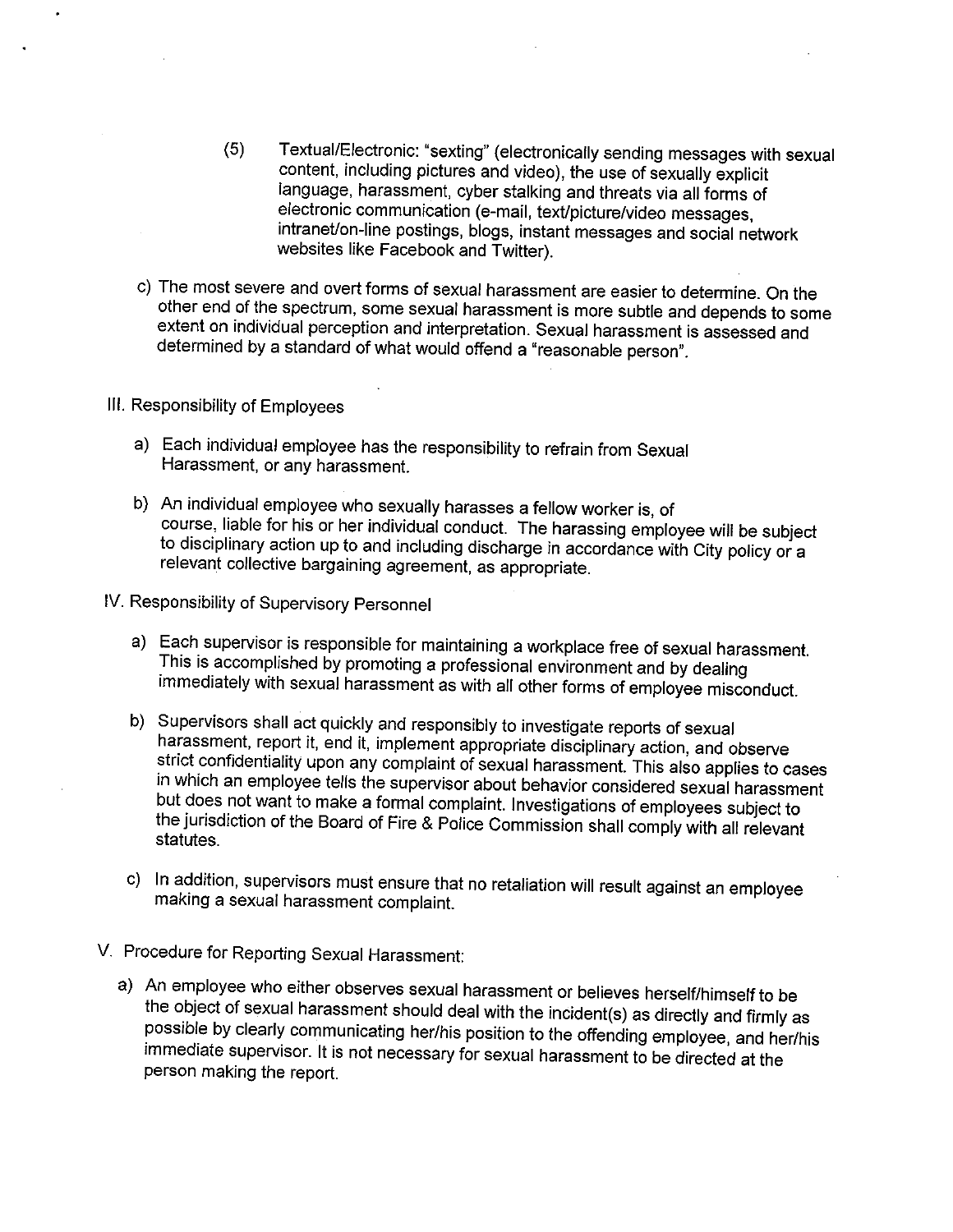- b) Any employee may report conduct which is believed to be sexual harassment, including the following:
	- 1) Electronic/Direct Communication. If there is sexual harassing behavior in the workplace, or outside the workplace, the harassed employee should directly and clearly express her/his objection that the conduct is unwelcome and request that the offending behavior stop. The initial message may be verbal. If subsequent messages are needed, they should be put in writing in a note or a memo.
	- 2) Contact with Supervisory Personnel. At the same time direct communication is undertaken, or in the event the employee feels threatened or intimidated by the situation, the problem must be promptly reported to the immediate supervisor of the person making the report, a department head, a director of human resources, an ethics officer, the city manager or administrator, or the chief executive officer of the municipality.

The employee experiencing what he or she believes to be sexual harassment must not assume that the employer is aware of the conduct. If there are no witnesses and the victim fails to notify a supervisor or other responsible officer, the municipality will not be presumed to have knowledge of the harassment.

- 3) Resolution Outside Municipality. The purpose of this policy is to establish prompt, thorough and effective procedures for responding to every report and incident so that problems can be identified and remedied by the municipality. However, all municipal employees have the right to contact the Illinois Department of Human Rights (IDHR) or the Equal Employment Opportunity Commission (EEOC) for information regarding filing a formal complaint with those entities. An IDHR complaint must be filed within 180 days of the alleged incident(s) unless it is a continuing offense. A complaint with the EEOC must be filed within 300 days.
- c) Documentation of any incident may be submitted with any report ( what was said or done, the date, the time and the place), including, but not limited to, written records such as letters, notes, memos and telephone messages.

All allegations, including anonymous reports, will be accepted and investigated<br>regardless of how the matter comes to the attention of the municipality. However,  $r_{\text{S}}$  are gardless of how the matter comes to the attention of the municipality. However, because of the serious implications of sexual harassment charges and the difficulties associated with their investigation and the questions of credibility involved, the claimant's willing cooperation is a vital component of an effective inquiry and an appropriate outcome.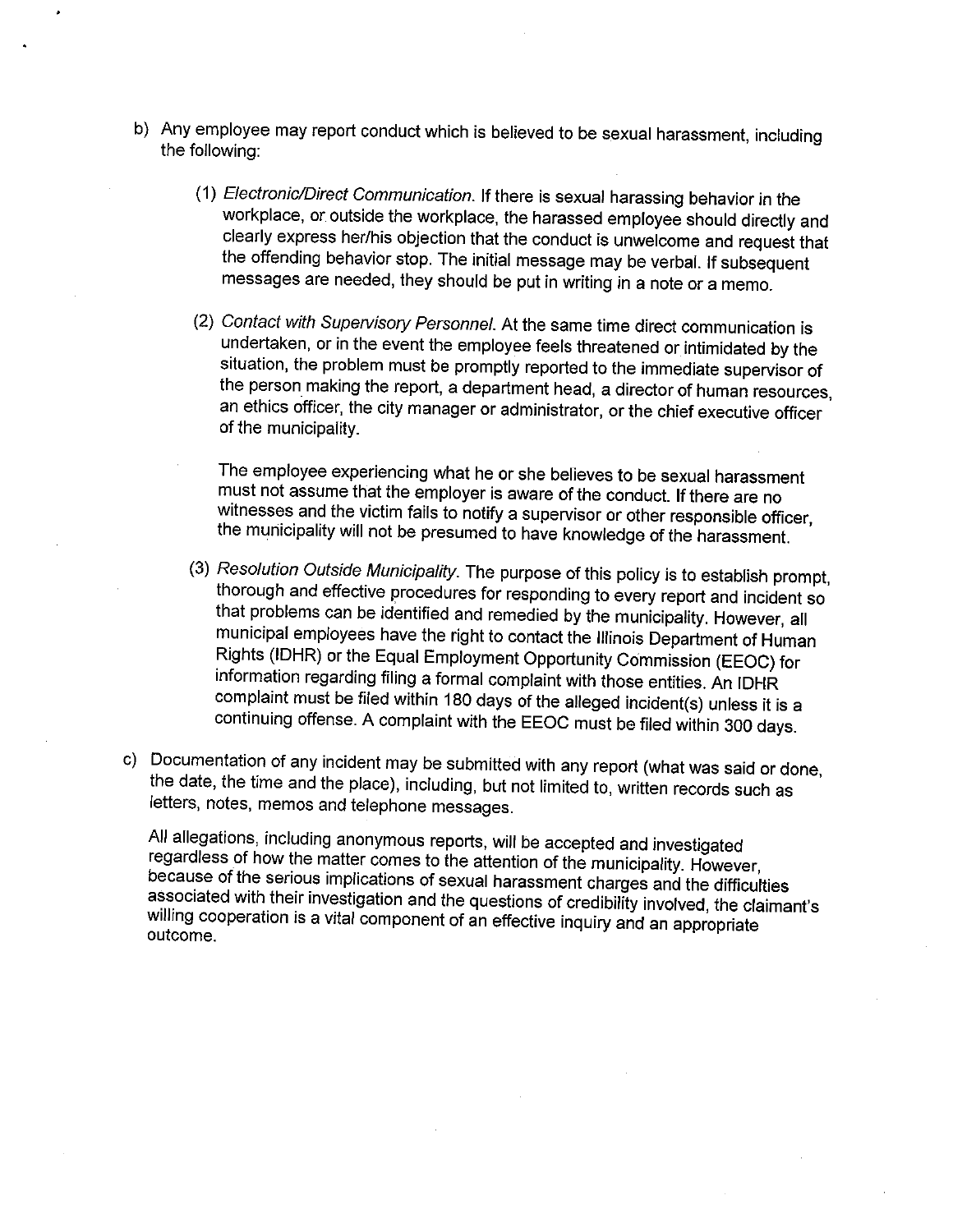- VI. Prohibitions on Retaliation for Reporting Sexual Harassment Allegations
	- a) No municipal official, municipal agency, municipal employee shall take any retaliatory action against any municipal employee due to a municipal employee's:
		- 1) Disclosure or threatened disclosure of any violation of this policy,
		- 2) The provision of information related to or testimony before any public body conducting an investigation, hearing or inquiry into any violation of this policy, or
		- 3) Assistance or participation in a proceeding to enforce the provisions of this policy.
	- b) For the purposes of this policy, retaliatory action means the reprimand, discharge, suspension, demotion, denial of promotion or transfer, or change in the terms or conditions of employment of any municipal employee that is taken in retaliation for a municipal employee's involvement in protected activity pursuant to this policy.
	- c) No individual making a report will be retaliated against even if a report made in good faith is not substantiated. In addition, any witness will be protected from retaliation. Similar to the prohibition against retaliation contained herein, the State Officials and Employees Ethics Act (5 ILCS 430/15-10) provides whistleblower protection from retaliatory action such as reprimand, discharge, suspension, demotion, or denial of promotion or transfer that occurs in retaliation for an employee who does any of the following:
		- $\sim$   $\sim$   $\sim$   $\sim$  there are threatens to disclose to a supervisor or to a public body an activity, policy, or practice of any officer, member, State agency, or other State employee that the State employee reasonably believes is in violation of a law, rule, or regulation,
		- 2) Provides information to or testifies before any public body conducting an investigation, hearing, or inquiry into any violation of a law, rule, or regulation by any officer, member, State agency or other State employee, or
		- 3) Assists or participates in a proceeding to enforce the provisions of the State Officials and Employees Ethics Act.
	- d) Pursuant to the Whistleblower Act (740 ILCS 174/15(a)), an employer may not retaliate against an employee who discloses information in a court, an administrative hearing, or against an employee who discloses information in a court, an administrative hearing, or before a legislative commission or committee, or in any other proceeding, where the employee has reasonable cause to believe that the information discloses a violation of a State or federal law, rule, or regulation. In addition, an employer may not retaliate against an employee for disclosing information to a government or law enforcement agency, where the employee has reasonable cause to believe that the information discloses a violation of a State or federal law, rule, or regulation. (740 ILCS 174/15(b)).
	- e) According to the Illinois Human Rights Act (775 ILCS 5/6- 101), it is a civil rights violation for a person, or for two or more people to conspire, to retaliate against a person because he/she has opposed that which he/she reasonably and in good faith believes to be sexual harassment in employment, because he/she has made a charge, filed a complaint, testified, assisted, or participated in an investigation, proceeding, or hearing<br>under the Illinois Human Rights Act.